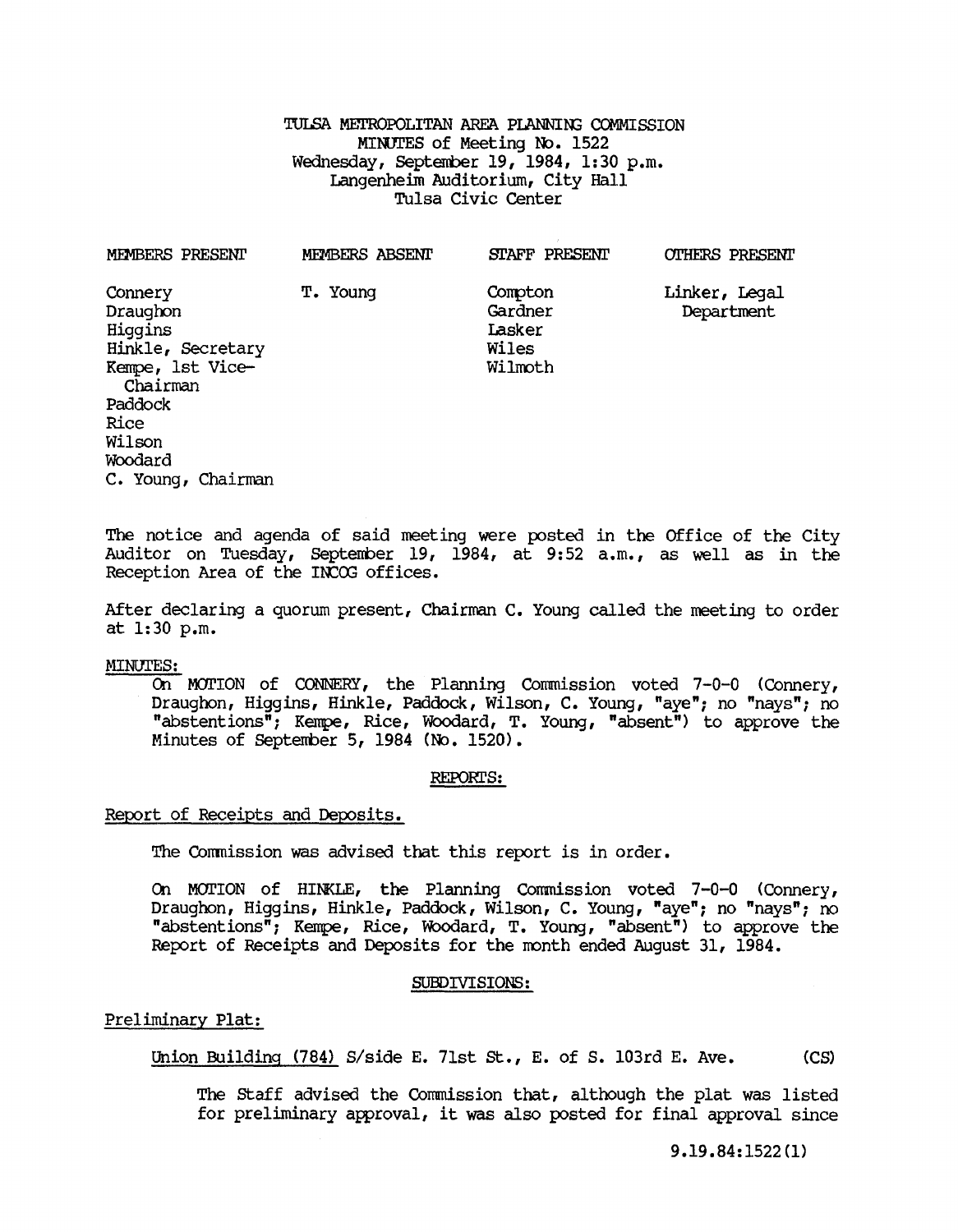# Union Building (continued)

all the release letters and approvals had been received. Preliminary approval, final approval, and release were recommended.

On MOTION of HIGGINS, the Planning Commission voted 8-0-0 Connery, Draughon, Higgins, Hinkle, Paddock, Rice, Wilson, C. Young, "aye"; no "nays"; no "abstentions"; Kempe, Woodard, T. Young, "absent") to approve the preliminary and final plat of Union Building, and release same as having met all conditions of approval.

Southeast Square (183) *SElc* E. GIst & S. Memorial (CS)

Mr. Wilmoth informed this is being developed into two lots, and the staff has no problems with it.

The staff presented the plat with the applicant represented by Lynn Burrows.

This tract was processed and received a preliminary approval as Eaglebrook. Some release letters had been received and it was in the process of final approval. No further action took place after the approval on *9/2/81* and a 1 year extension, the plat expiring *9/2/83.*  A tract was taken out on the east and platted as Lagniappe Inn; otherwise, it is the same parcel.

A plot plan was submitted individually to the TAC for review.

Staff advised the TAC that since the initial review of the sketch plat, the preliminary plat had been submitted and is in the mail for review on *9/13/84.* Most of the conditions listed by Staff have been met and Staff would have no objection to a preliminary approval at this time. (It would still have to be scheduled for Planning Commission on 9/19/84 because of the notice requirement, but this would eliminate a duplicate review at the next TAC.

The Technical Advisory Conmitted and Staff recormend approval of the Preliminary Plat of Southeast Square, subject to the conditions.

On MOTION of HIGGINS, the Planning Commission voted 8-0-0 (Connery, Draughon, Higgins, Hinkle, Paddock, Rice, Wilson, C. Young, "aye"; no "nays"; no "abstentions"; Kernpe, Woodard, T. Young, "absent") to approve the preliminary plat of Southeast Square, subject to the following conditions:

- 1. On face of plat, show or correct as follows: Show block number as "1"; Identify unplatted land as "Lagniappe Inn" and "Silver Springs  $II^{\pi}$ ; Identify 60' ONG easement on 61st as per ONG; Show Book & Page; Check for existing ll' UE along East boundary.
- 2. utility easements shall meet the approval of the utilities. Coordinate with SUbsurface Committee if underground plant is planned. Show additional easements as required. Existing easements should be tied to or related to property and/or lot lines.

 $- - - - - - - - - - - - -$ 

 $\left\{ \right.$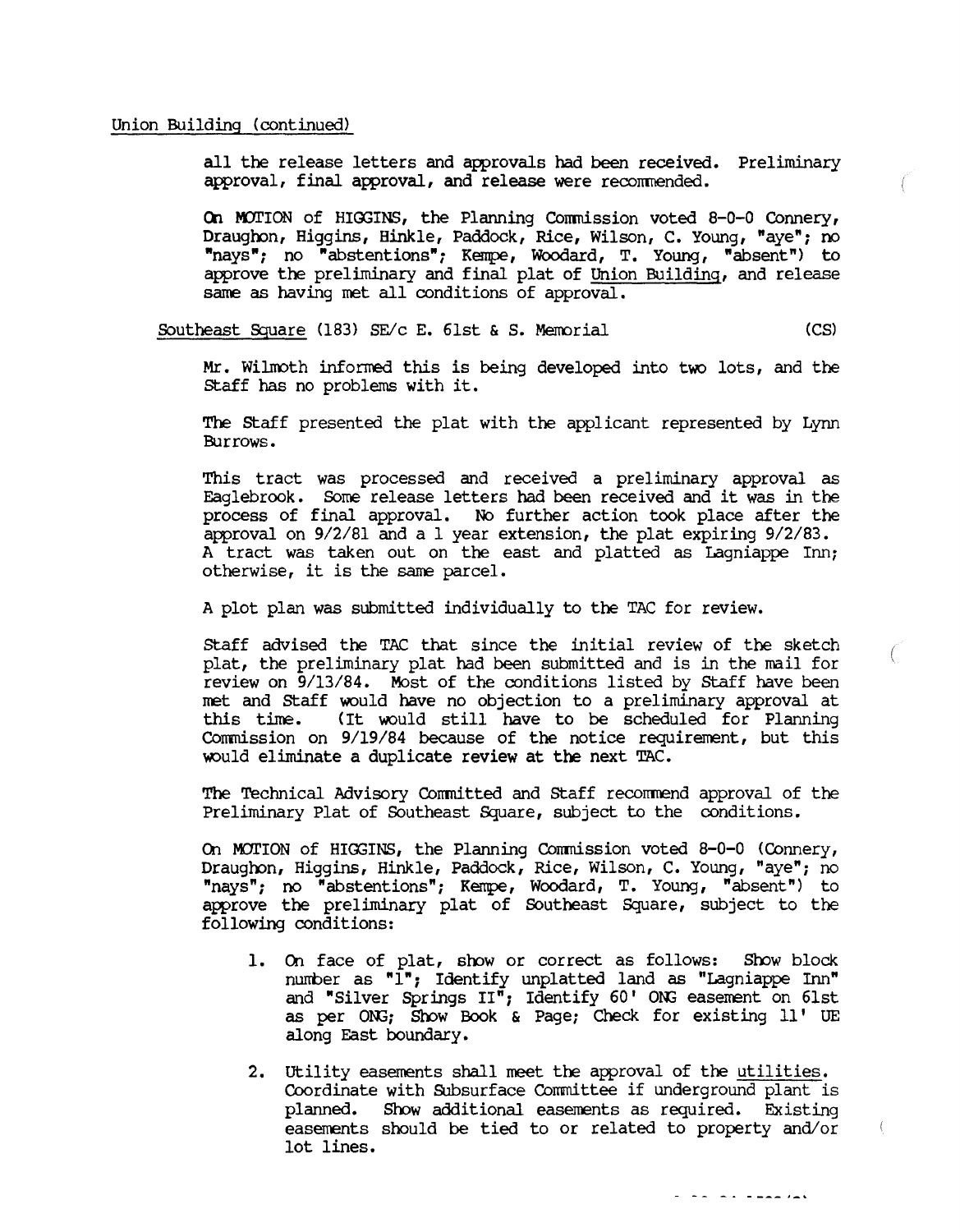# Southeast Square (continued)

- 3. Water plans shall be approved by the <u>Water and Sewer</u><br>Department prior to release of final plat. (Include Department prior to release of final plat. language for W/S facilities in Covenants.)
- 4. Pavement or landscape repair within restricted water line, sewer line, or utility easements as a result of water or sewer line repairs due to breaks and failures, shall be borne by the owner of the lot (s) •
- 5. A request for creation of a Sewer Improvement District shall be submitted to the Water and Sewer Department prior to release of final plat.
- 6. A request for a Privately Financed Public Improvement (PFPI) shall be submitted to the City Engineer. (If storm water detention required, show as easement or reserve on plat and include language applicable in covenants.)
- 7. paving and/or drainage plans shall be approved by the City Engineer, including strom drainage and detention design (and Earth Change Permit where applicable), subject to criteria approved by City Commission.
- 8. Limits of access shall be shown on the plat as approved by City and/or Traffic Engineer. Include applicable language in covenants.
- 9. It is recorrmended that the applicant and/or his engineer or developer coordinate with the Tulsa City/County Health Department for solid waste disposal, particularly during the construction phase and/or clearing of the project. Burning of solid waste is prohibited.
- 10. The Key or location map shall be complete. (Update with new subdivision).
- 11. The restrictive covenants and deed of dedication shall be submitted for review with preliminary plat. (Include subsurface provisions, dedications for storm water facilities, as applicable.)
- 12. A "letter of assurance" regarding installation of improvements shall be submitted prior to release of final plat. (Including documents required under section 3.6-5 of SUb. Reg's.)
- 13. All Subdivision Regulations shall be met prior to release of final plat.

Valley Bend Park (PUD-357) (783) SE of 71st & S. Quincy (CS, RM-l)

The staff presented the plat with the applicant represented by Bob Pruitt.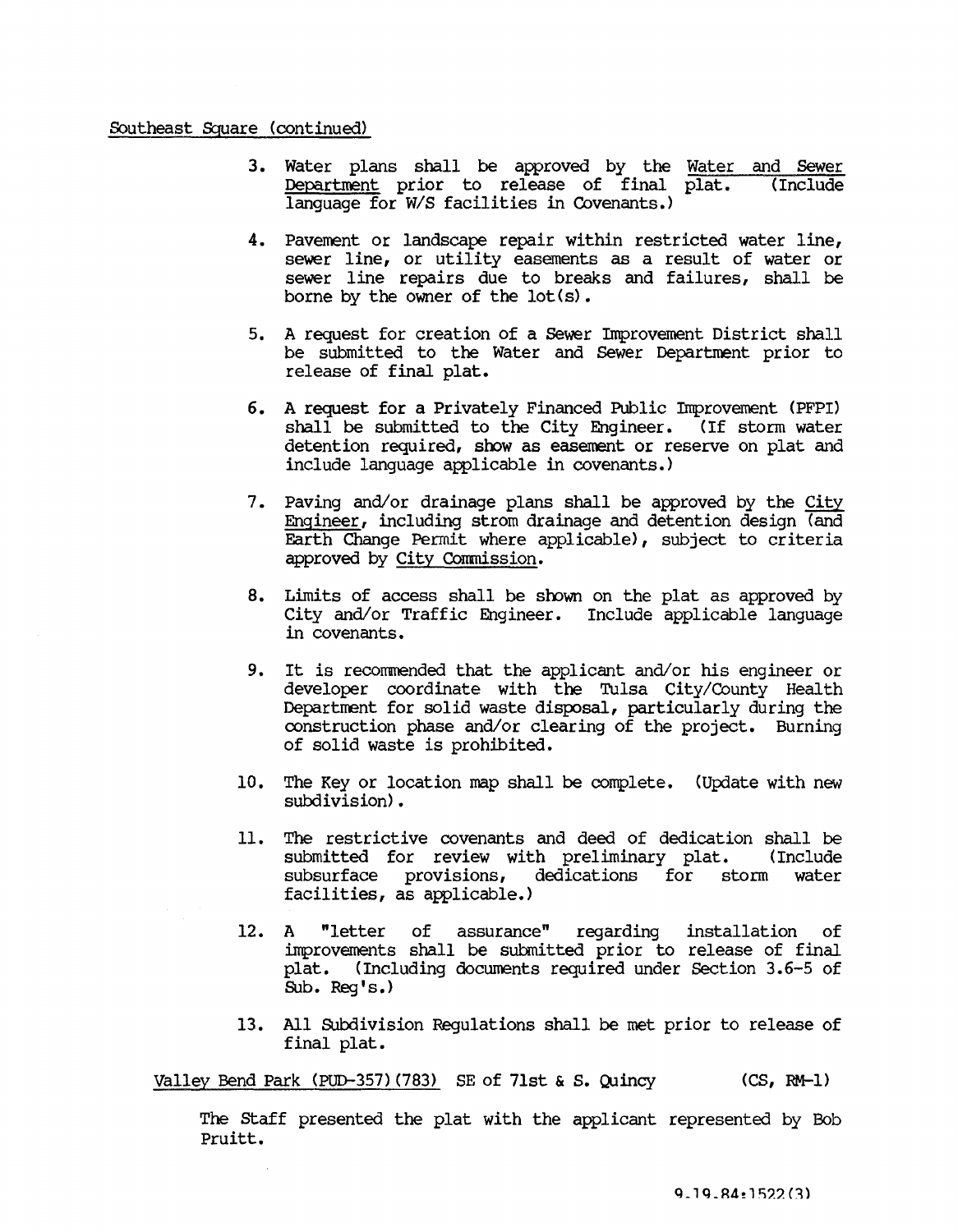### Valley Bend Park (continued)

This property had a sketch plat approval on  $1/13/83$ . However, two previous PUDs (249 & 305) were combined into one (PUD 357) so the plan has been enlarged. The plat submitted conforms generally with the PUD except for the items noted.

The applicant advised that the platted lot line is being changed to fit the PUD plot plan as recommended in condition  $#1$ .

The Technical Advisory Committee and Staff recommend approval of the Preliminary Plat of Valley Bend Park, subject to the conditions:

On MOTION of HINKLE, the Planning Commission voted 8-0-0 (Connery, Draughon, Higgins, Hinkle, Paddock, Rice, Wilson, C. Young, "aye"; no "nays"; no "abstentions"; Kempe, Woodard, T. Young, "absent") to approve the preliminary plat for Valley Bend Park, subject to the following conditions:

- 1. The plot plan submitted and the lot lines in the plat do not coincide. The text and building lines, etc. seem to fit except for this difference. Plat & PUD nust agree.
- 2. Covenants:
	- (a) Use standard paragraph for overall dediction of streets and easements.
	- (b) Add to beginning section regarding PUD: "Amended Outline Development Plan text is a condition of PUD approval".
	- (c) Add maximum flood area and landscape requirements. (See PUD text for numbers)
	- (d) Include Cable TV specifically in the covenants under "communications".
- 3. Show Book & Page of dedication for the additional R/W on 7lst if not dedicated by this plat.
- 4. All conditions of POD #357 shall be met prior to release of final plat, including any applicable provisions in the covenants or on the face of the plat. Include POD approval date and references to Section<sup>1</sup> 1100-1170 of the Zoning Code, in the Covenants.
- 5. utility easements shall meet the approval of the utilities. Coordinate with Subsurface Committee if underground plant is planned. Show additional easements as required. Existing easements should be tied to or related to property and/or lot lines.
- 6. Water plans shall be approved by the Water and Sewer Department prior to release of final plat. (Include language for W/S facilities in covenants)

Ť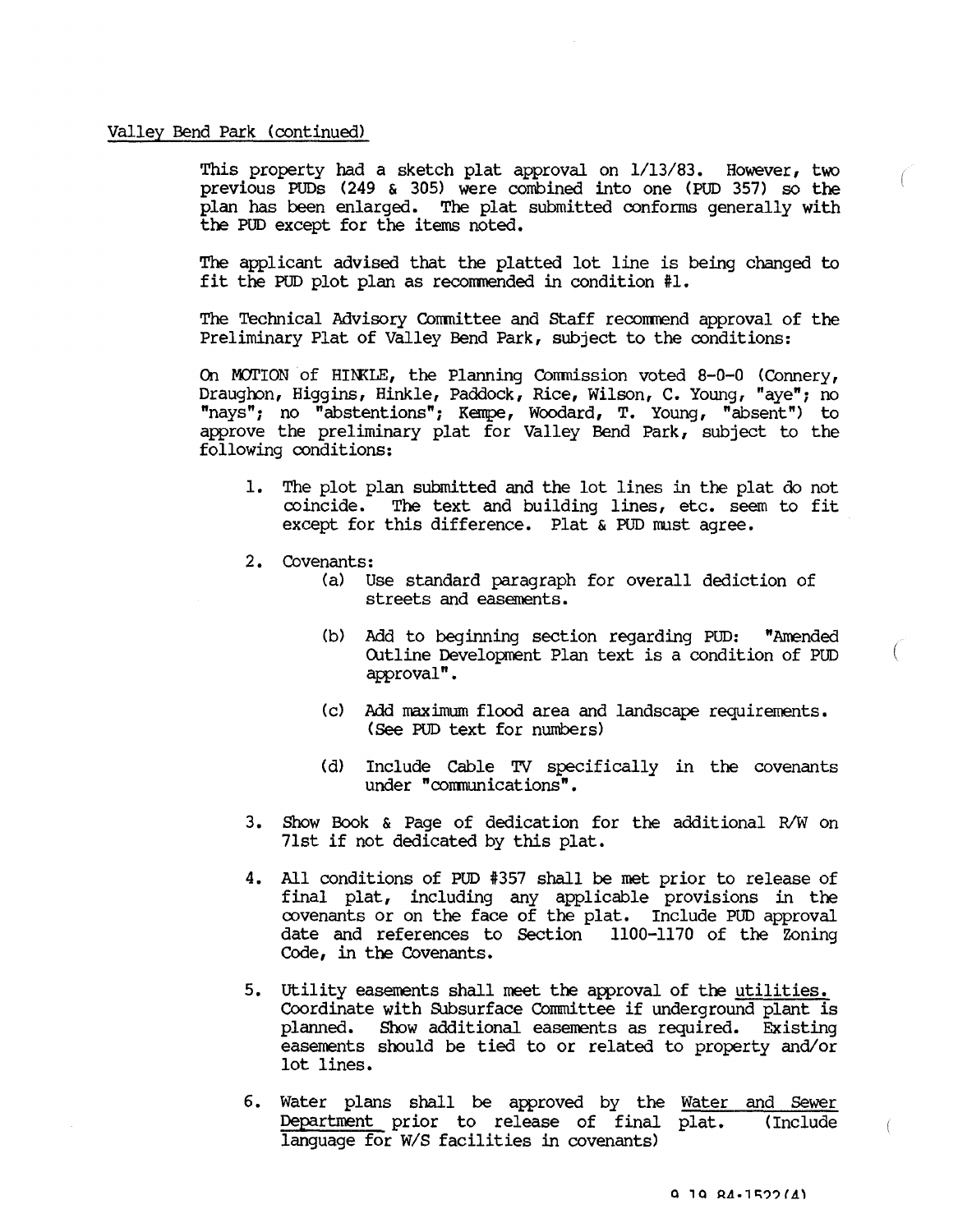# Valley Bend Park (continued)

- 7. Pavement or landscape repair within restricted water line, sewer line, or utility easements as a result of water or sewer line repairs due to breaks and failures, shall be borne by the owner of the lot (s) •
- 8. A request for creation of a Sewer Improvement District shall be submitted to the Water and Sewer Department prior to release of final plat.
- 9. A request for a Privately Financed Public Improvement (PFPI) shall be submitted to the City Engineer.
- 10. Paving and/or drainage plans shall be approved by the City Engineer, including storm drainage and detention design (and Earth Change Permit where applicable), subject to criteria approved by City Commission.
- 11. Limits of access shall be shown on the plat as approved by City and/or Traffic Engineer. Include applicable language in covenants. (See T.E. regarding west driveway design. Align main driveway with drive on northside of 7lst st.
- 12. It is recommended that the applicant and/or his engineer or developer coordinate with the Tulsa City/County Health Department for solid waste disposal, particularly during the construction phase and/or clearing of the project. Burning of solid waste is prohibited.
- 13. A "letter of assurance" regarding installation of improvements shall be submitted prior to release of final plat. (Including documents required under Section 3.6-5 of Sub. Req's.)
- 14. All (other) SUbdivision Regulations shall be met prior to release of final plat.

Rockwood Hills Pond (PUD362) (883) 72nd & S. Columbia (RS-l)

The staff presented the plat with the applicant represented by Bob Pruitt.

Mr. Wilmoth informed this is a PUD that the Planning Commission approved. It has been to the City, and they made a few modifications to it. There may have to be a slight adjustment in one of the lot lines in order to obtain access to a water line. That adjustment should not affect the number of lots or the PUD.

This plat has a Sketch Plat approval, subject to conditions.

The Technical Advisory Committee and Staff recommend approval of the Preliminary Plat of Rockwood Hills Pond, subject to the conditions.

On MOTION of HINKLE, the Planning Commission voted 8-0-0 (Connery, Draughon, Higgins, Hinkle, Paddock, Rice, Wilson, C. Young, "aye"; no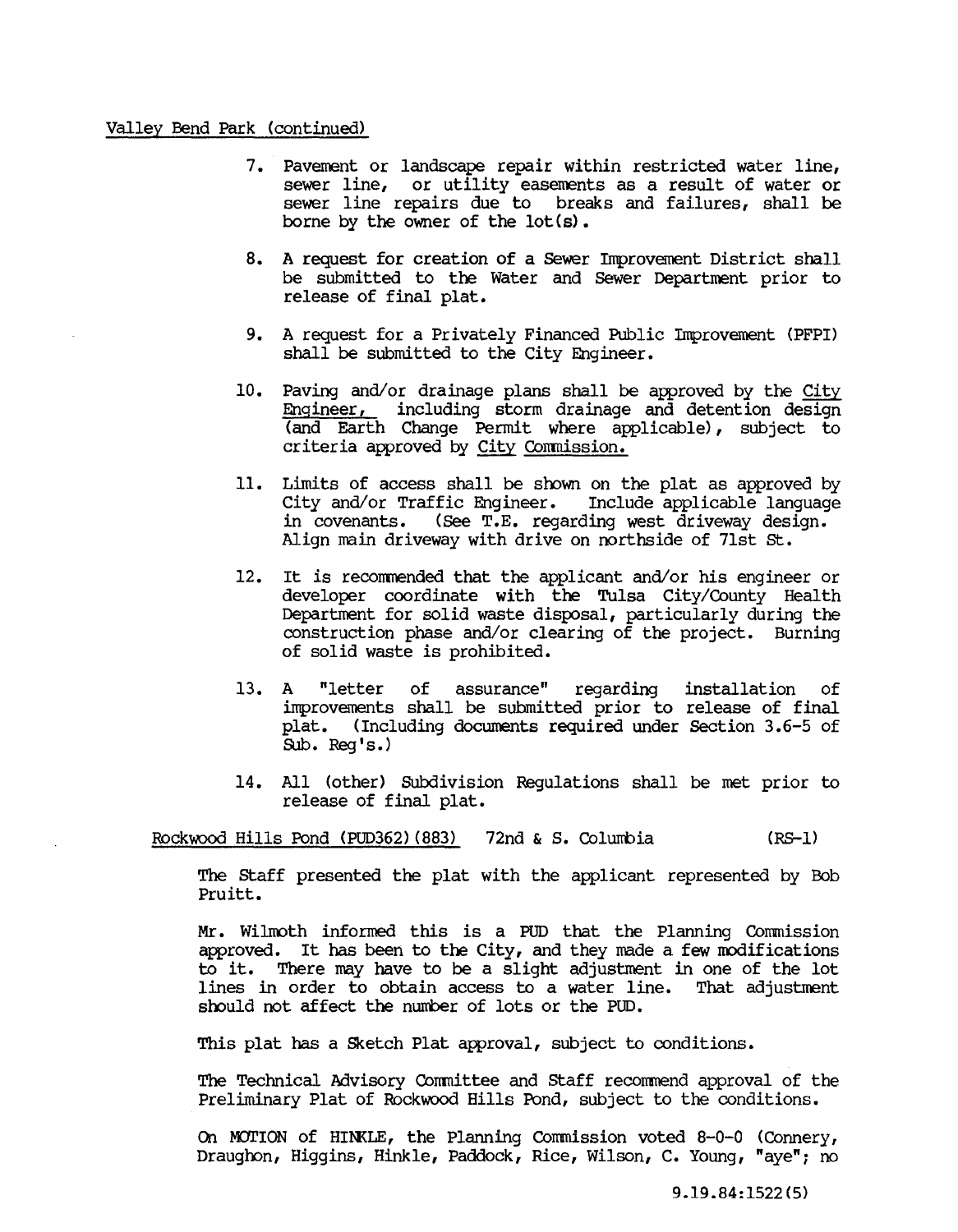# Rockwood Hills Pond (continued)

"nays"; no "abstentions"; Kempe, Woodard, T. Young, "absent") to approve the Preliminary Plat for Rockwood Hills Pond, subject to the following conditions:

- 1. All conditions of PUD #362 shall be met prior to release of final plat, including any applicable provisions in the covenants or on the face of the plat. Include PUD approval date and references to Section 1100-1170 of the Zoning Code in the Covenants.
- 2. utility easerents shall meet the approval of the utilities. Coordinate with Subsurface Committee if underground plant is planned. Show additional easements as required. Existing easements should be tied to or related to property and/or lot lines.
- 3. Water plans shall be approved by the <u>Water and Sewer</u><br>Department prior to release of final plat. (Include Department prior to release of final plat. (Include language for W/S facilities in covenants). (Redesign language for W/S facilities in covenants). easement or access "handle" for lot 5 Blk. 2, so it abuts the cul-de-sac for water service).
- 4. Pavement or landscape repair within restricted water line, sewer line, or utility easements as a result of water or sewer line repairs due to breaks and failures, shall be borne by the owner of the lot (s) •
- 5. A request for creation of a Sewer Improvement District shall be submitted to the Water and Sewer Department prior to release of final plat.
- 6. A request for a Privately Financed Public Improvement (PFPI) shall be submitted to the City Engineer. (Show D. E. as a "Reserve" or separate lot & language in covenants for its maintenance. )
- 7. Paving and/or drainage plans shall be approved by the City Engineer, including storm drainage and detention design (and Earth Change Permit where applicable), subject to criteria approved by City Commission.
- 8. street names shall be approved by City/County Engineer. Show on plat as required. (Show as "S. Columbia <u>Place</u> - Private")
- 9. All lots, streets, building lines, easements, etc., shall be completely dimensioned.
- 10. A Corporation Commission letter (or Certificate of Non-development) shall be submitted concerning any oil and/or gas wells before plat is released. (A building line shall be shown on plat on any wells not officially plugged.)

 $\left($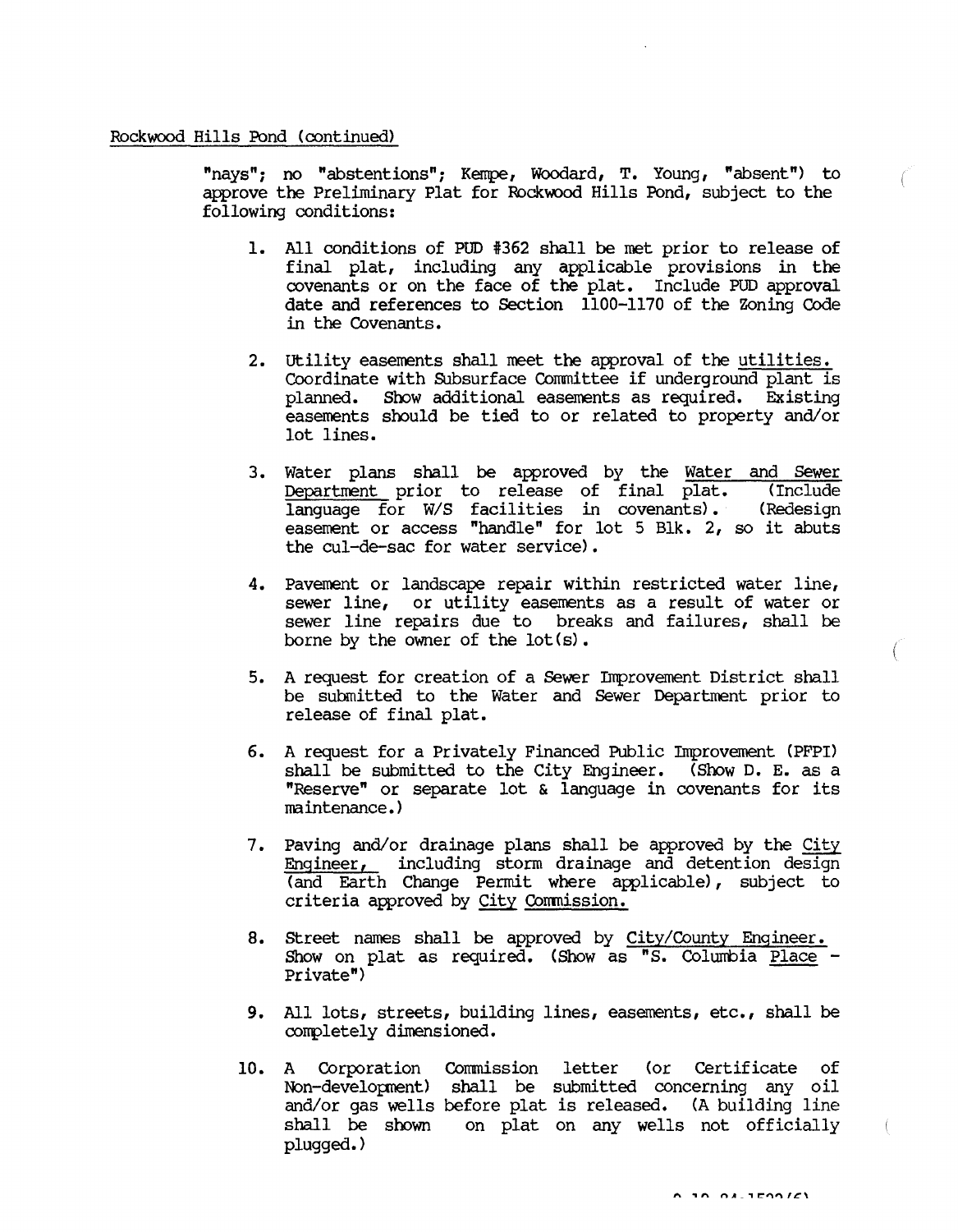Rockwood Hills Pond (continued)

11. Covenants:

Completely revise covenants, and if this procedure is followed, the plat can probably be reduced to 1 page for the map and one page for the written data. Divide the covenants into sections as follows:

(General information, legal, name, etc.)

SECTION I

List all utility and street dedications, using standard format and language as approved by utility companys. Include drainageway easement language in this section.

# SECTION II

List all PUD conditions, in same order as PUD minutes of 5/23/84; or as amended by City Commission, including the references to approval dates by TMAPC and City Commission.

SECTION III

Reference formation of Homeowners Association, but include all details as a separate instrument. (If there are minor changes not affecting PUD then these changes can be made without amending the plat)

# SECTION IV

List any private deed restrictions the owner may wish to impose on the plat in this section.

- 12. Show bearings and/or a tie dimension so that the drainageway can be accurately located or plotted.
- 13. A "letter of assurance" regarding installation of improvements shall be submitted prior to release of final plat. (Including documents required under Section 3.6-5 of Sub. Reg's.)
- 14. All (other) Subdivision Regulations shall be met prior to release of final plat.

2021 Lewis Tower (PU0374) (893) NEVc E. 21st & S. Lewis (CH, OL)

The staff presented the plat with the applicant represented by John Moody and Bobby Brumnett.

In reviewing the minutes of the Planning Commission approval of the PUD on 8/15/84 nothing was mentioned regarding the Major street and Highway Plan which is an adopted part of the Comprehensive Plan. Approval of this plat will require approval and/or waiver of the MSP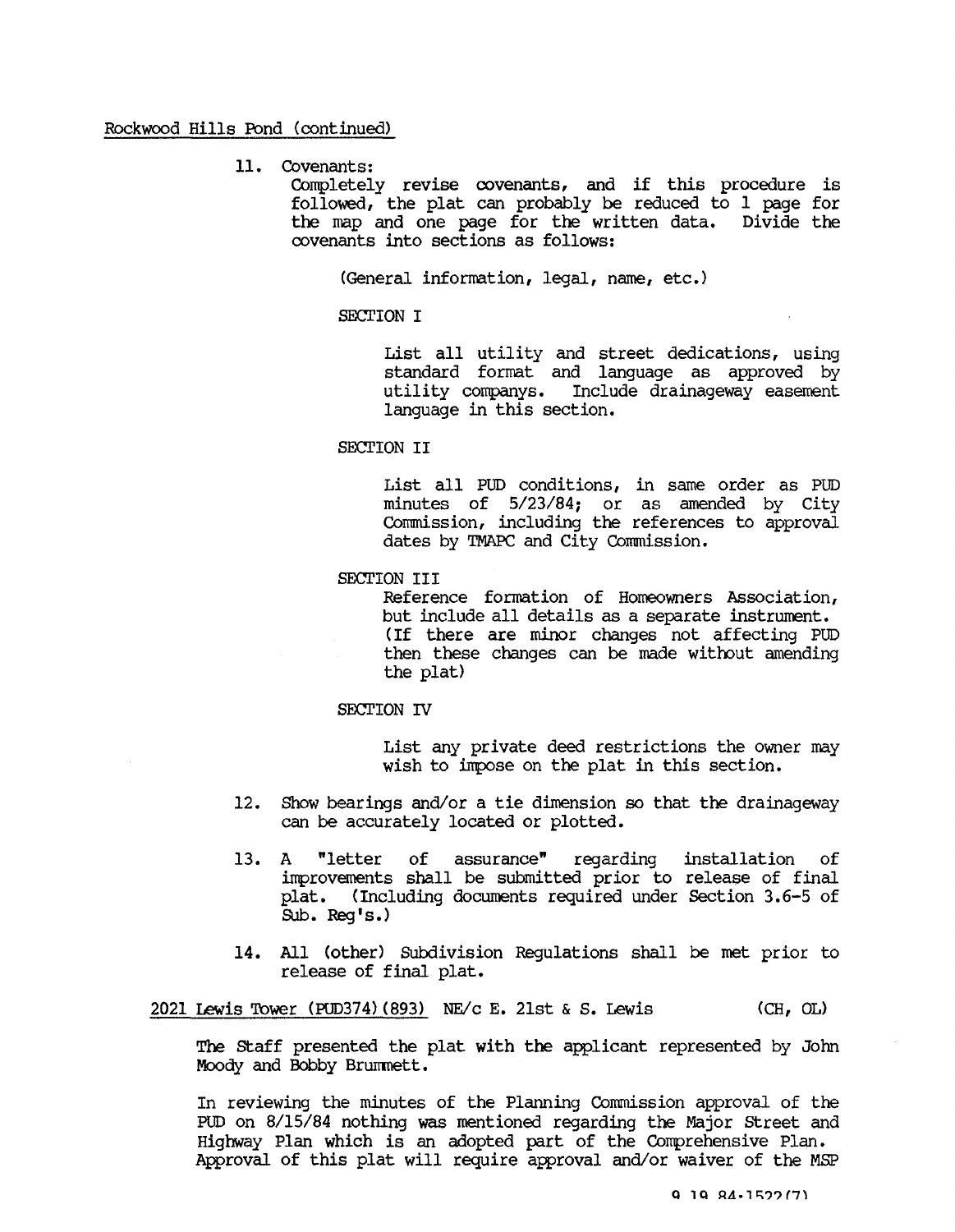### 2021 Lewis Tower (continued)

by both the Planning and City Conmissions. The existing structure was built when the MSP requirement on 21st was only 50' from C/L and the CH (or 3E) permitted construction within 50' of the centerline. The MSP requirement was subsequently increased to 60' from centerline, so the proposed parking structure as well as the addition to the existing building will require waiver or the MSP setback from the centerline of E. 21st St. This should be addressed in the PUD<br>hearing before the City Commission. It is the policy of the TAC hearing before the City Commission. It is the policy of the TAC<br>members not to recommend waiver of the Major Street Plan. If a members not to recommend waiver of the Major Street Plan. waiver is granted by TMAPC and the City Commission, then the plat can proceed on the basis of their recommendations. (Note: EXISTING building not in PUD).

Based on the assumption that the PC and City Commission approves the PUD as submitted, the conditions listed shall apply to the plat.

T.E. informed ThC that negotiations were in progress for additional R/W at the intersection to provide for future right turn lanes. A redesign of the main entry and access to Atlanta is subject to T.E. approval.

Mr. Moody informed they are talking with the City Engineer's Office to determine how much right-of-way is actually needed for a right turn lane and a combination of right-of-way and utility easements to assist the City Engineer's Office. They would like to have assist the City Engineer's Office. preliminary approval subject to them working out an acceptable agreement with the City Engineer's Office once they know exactly how much will be required for the right turn. They would like the much will be required for the right turn. Planning Commission to grant preliminary approval waiving the Major street Plan requirement, but subject to their reaching a satisfactory agreement with the City Engineer's Office. That would be presented to the Planning Commission when they cone back for the release of the final plat.

The Technical Advisory Conmittee and staff recorrmend approval of the Preliminary Plat of 2021 Lewis Tower, subject to the conditions, noting the corrment regarding waiver of Major street Plan.

On MOTION of HINKLE, the Planning Commission voted 8-0-1 (Connery, Draughon, Higgins, Hinkle, Paddock, Rice, Wilson, C. Young, "aye"; no "nays"; Kempe, "abstaining"; Woodard, T. Young, "absent") to approve the preliminary plat for 2021 Lewis Tower and to waive the SUbdivision Regulations requiring conformance with the Major street Plan, subject to the applicant working out an agreement with the City, and subject to the following conditions:

1. Show all building lines required by the PUD. (12' on north next to existing building and its addition; 10' on the north for the parking structure; 45' on the east next to Atlanta, or 70' from C/L) (Show the B/L along north as a "utility easement" also).

9.19.84:1522(8)

f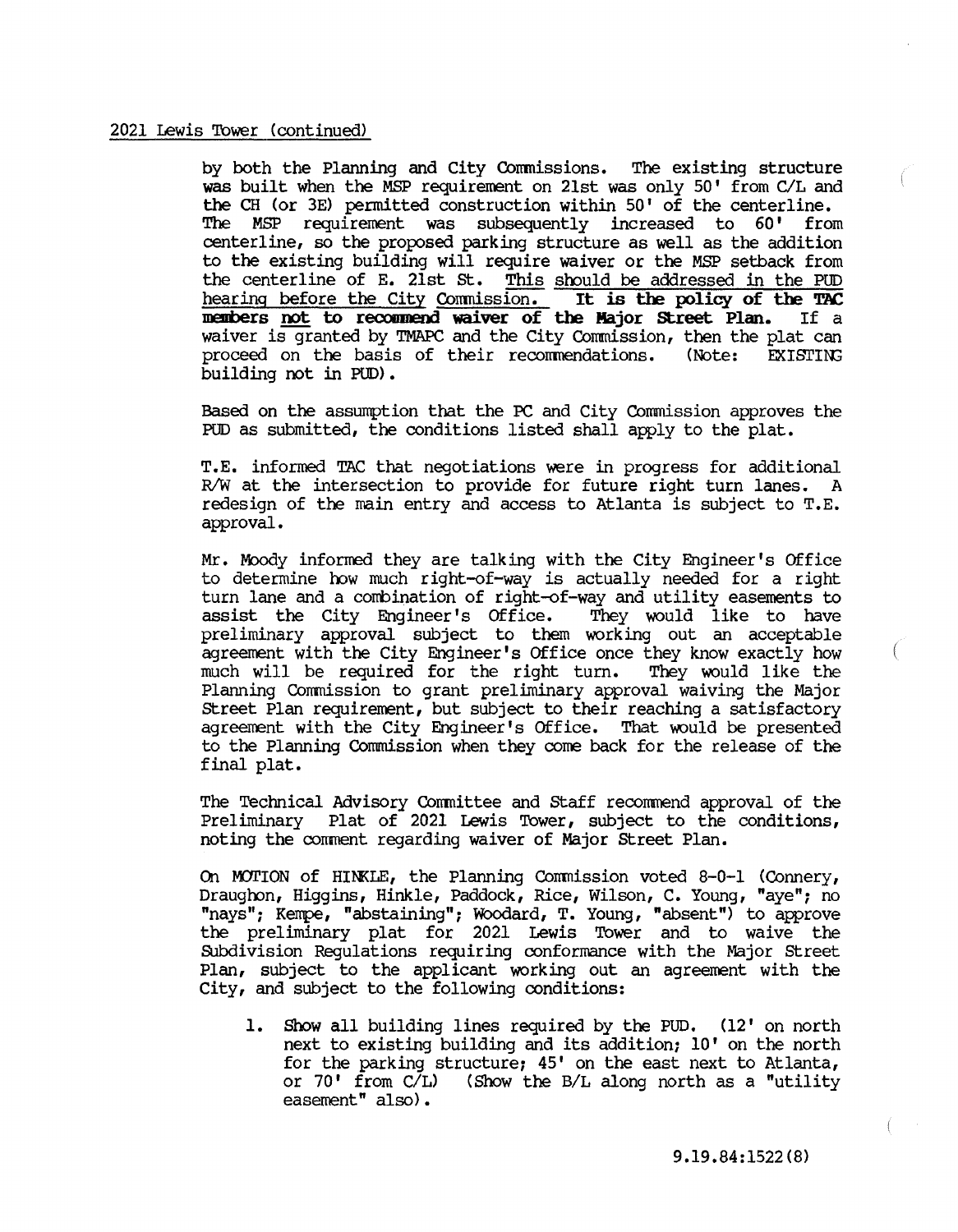2. Covenants:

Correct PUD approval date by TMAPC to 8/15/84. Insert date of City Commission approval when available. Correct PUD  $\frac{1}{2}$ , 8th line from bottom of first page. In POD Section add the following statement: "The outline development plan is a condition of approval of the PUD unless modified herein."

Include Cable TV in detailed electric service provisions. Page 4, 9th line for bottom: correct name of plat.

Page 6 contains language for drainage easement. Show on plat where applicable; (PUD minutes reflected that storm water detention will be on the roof of the parking garage.)

- 3. All conditions of PUD 1374 shall be met prior to release of final plat, including any applicable provisions in the covenants or on the face of the plat. Include PUD approval date and references to Section 1100-1170 of the Zoning Code in the Covenants.
- 4. utility easements shall meet the approval of the utilities. Coordinate with Subsurface Committee if underground plant is planned. Show additional easements as required. Existing easements should be tied to or related to property and/or lot lines.
- 5. Pavement or landscape repair within restricted water line, sewer line, or utility easements as a result of water or sewer line repairs due to breaks and failures, shall be borne by the owner of the lot (s) •
- 6. A request for creation of a sewer Improvement District shall be submitted to the Water and sewer Department prior to release of final plat. (If required?)
- 7. Paving and/or drainage plans shall be approved by the City Engineer, including storm drainage and detention design (and Earth Change Permit where applicable), subject to criteria approved by City Commission.
- 8. A topo map shall be submitted for review by T.A.C. (Sub. Reg's.) (SUbmit with drainage plans).
- 9. Limits of access shall be srown on the plat as approved by City and/or Traffic Engineer. Include applicable language in covenants.
- 10. It is recommended that the applicant and/or his engineer or developer coordinate with the Tulsa City/County Health Department for solid waste disposal, particularly during the construction phase and/or clearing of the project. Burning of solid waste is prohibited.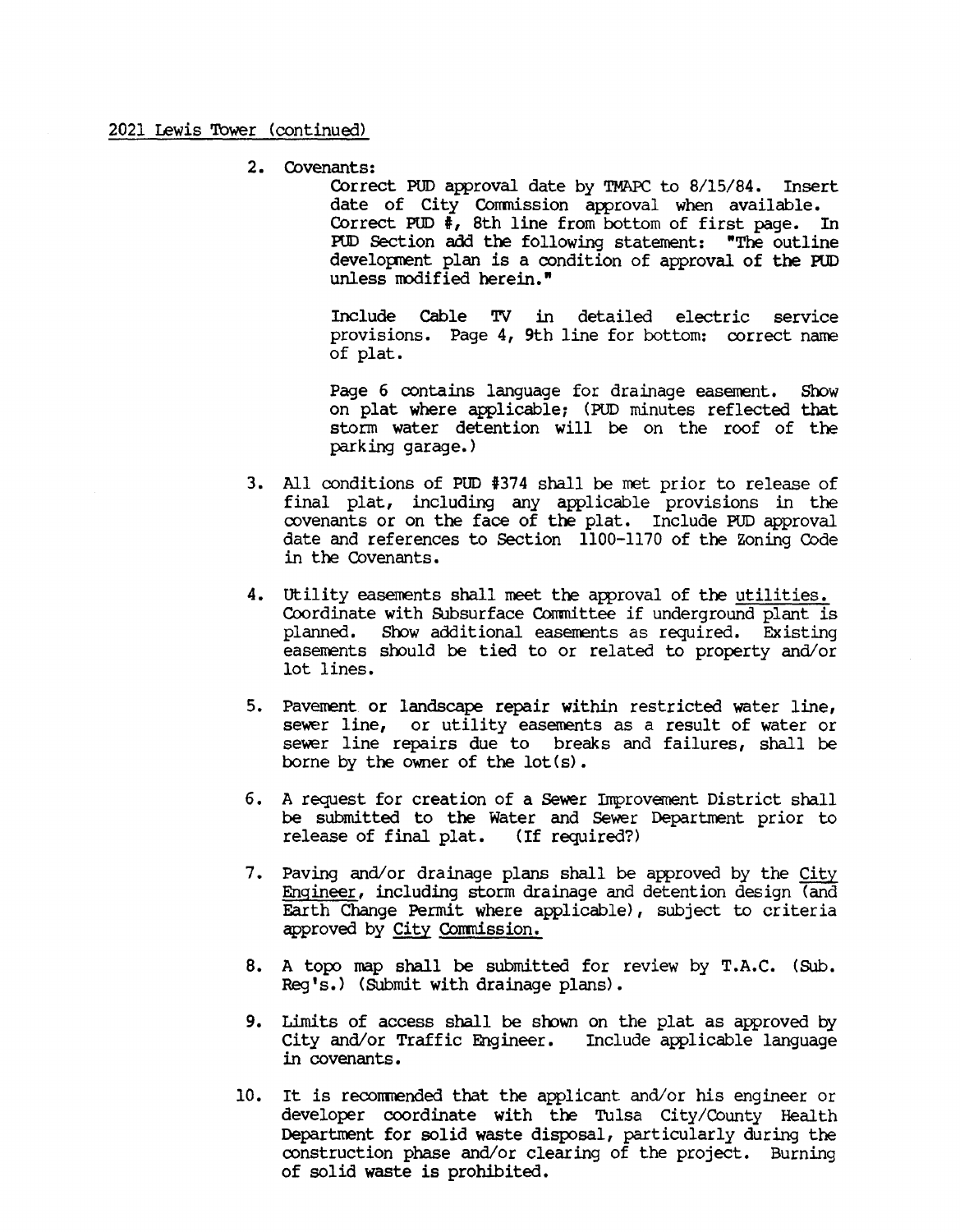### 2021 Lewis Tower (continued)

- 11. A "letter of assurance" regarding installation of inprovements shall be submitted prior to release of final plat. (Including documents required under Section 3.6-5 of Sub. Reg's.)
- 12. All (other) Subdivision Regulations shall be met prior to release of final plat.

Korean Mission (1694) W of SW corner E. 24th & S. 137th E. Ave.  $(RS-2)$ 

The staff presented the plat with the applicant represented by Joe Coleman, M. M. McDougal and Clayton Morris.

Mr. WilIooth informed this is going to be called the "First Baptist Church Tulsa Korean Mission"--there will be a name change.

There was considerable discussion regarding details of the paving and drainage requirements and water-line extension. The TAC in general, and the staff, advised that even if a plat waiver was requested, the recommendations and detailed requirements would not change. **(Waiver was NOT recommended.)** The street must be constructed to City The street must be constructed to City specifications and drainage plans processed and approved by Engineering. Water-line and hydrant must be provided as per water and Sewer Department. (A street dedication is being provided for the north  $1/2$  of 24th St. in accordance with condition  $\overline{1}$ .)

The Technical Advisory Conmittee and staff recormend approval of the preliminary plat of Korean Mission, subject to the conditions.

On MOTION of CONNERY, the Planning Commission voted 9-0-0 (Connery, Draughon, Higgins, Hinkle, Kempe, Paddock, Rice, Wilson, C. Young, "aye"; no "nays"; no "abstentions"; WOOdard, T. Young, "absent") to approve the preliminary plat for Korean Mission, subject to the following conditions:

- 1. It is not the policy of the City of Tulsa to accept half-street dedications. E. 24th st. should be dedicated the full 50' width and improved as per instructions of the City Engineer.
- 2. The RS-2 zoning will allow a 30' building line. 100' building line was volunteered by applicant. that only the  $30'$  required B/L be shown.) Note the (SUggest
- 3. utility easements shall meet the approval of the utilities. Coordinate with Subsurface Committee if underground plant is planned. Show additional easements as required. Existing easements should be tied to or related to property and/or lot lines.
- 4. Water plans shall be approved by the Water and Sewer Department prior to release of final plat. (Include language for *W/S* facilities in covenants)

 $\left($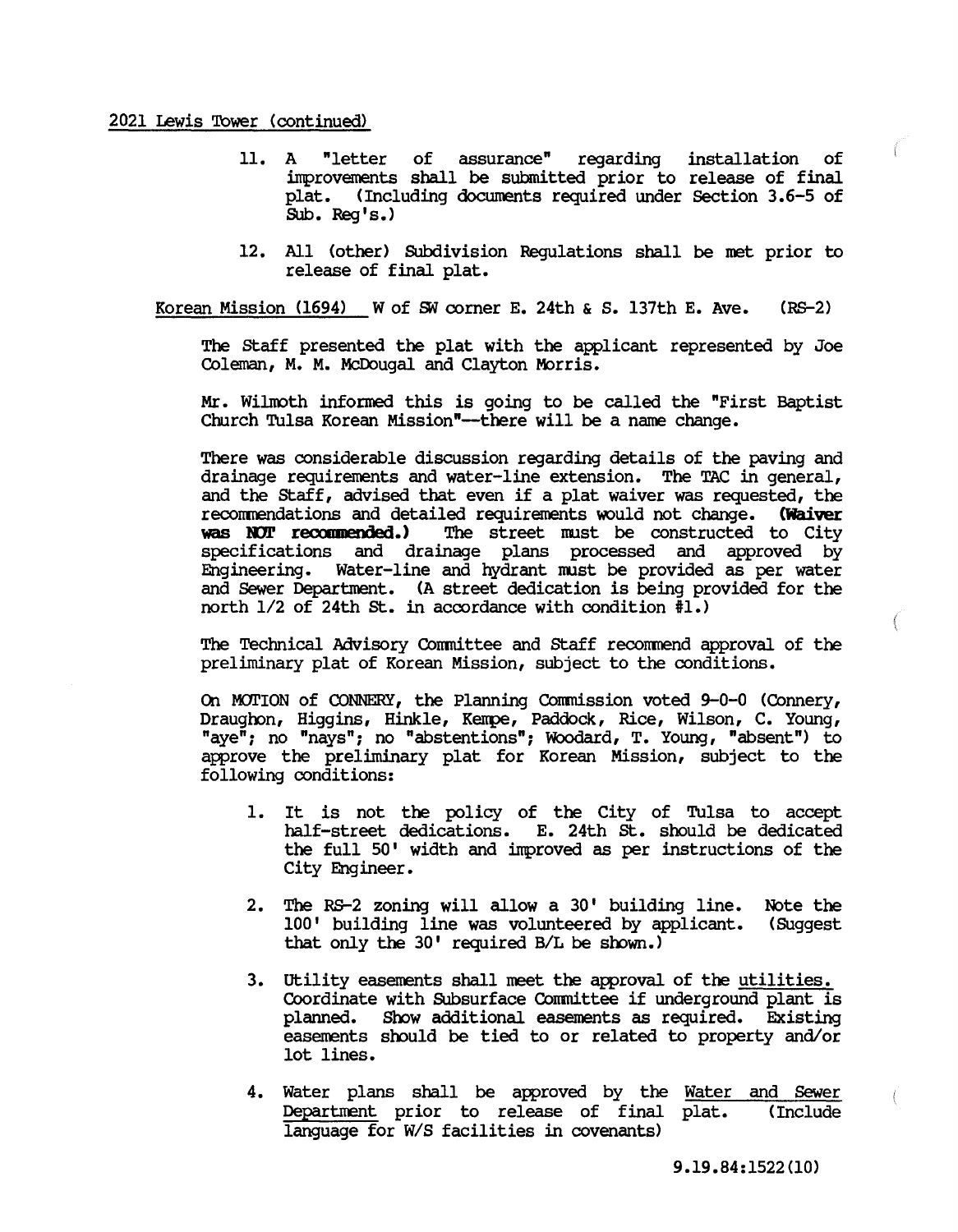# Korean Mission (continued)

- 5. A request for creation of a Sewer Improvement District shall be submitted to the water and Sewer Department prior to release of final plat.
- 6. A request for a Privately Financed Public Improvement (PFPI) shall be submitted to the City Engineer. easements may be required. On-site detention required. Show on plat as a "Reserve".
- 7. Paving and/or drainage plans shall be approved by the City Engineer, including storm drainage and detention design (and Earth Change Permit where applicable), subject to criteria approved by City Commission.
- 8. It is recommended that the developer coordinate with Traffic Engineering during the early stages of street construction concerning the ordering, purchase, and installation of street marker signs. (Advisory, not a condition for release of plat.)
- 9. It is recommended that the applicant and/or his engineer or developer coordinate with the Tulsa City/County Health Department for solid waste disposal, particularly during the construction phase and/or clearing of the project. Burning of solid waste is prohibited.
- 10. The key or location map shall be complete. (Show new subdivisions; up-date map)
- 11. A Corporation Conmission letter (or Certificate of Non-development) shall be submitted concerning any oil and/or gas wells before plat is released. (A building line shall be shown on plat on any wells not officially plugged. )
- 12. A "letter of assurance" regarding installation of improvements shall be submitted prior to release of final plat. (Including documents required under Section 3.6-5 of Sub. Reg's.)
- 13. All (other) Subdivision Regulations shall be met prior to release of final plat.

# Waiver of Plat:

Z-5980 Southlawn (3193) 5929 S. Peoria (CS)

This is a request to waive plat on Lots 8  $\&$  9 of this addition. A previous request was made on 8/18/82. The proposal at that time was for an office building and OM zoning. The current case is a re-zoning from OM to CS. The requirements on the previous application included the following: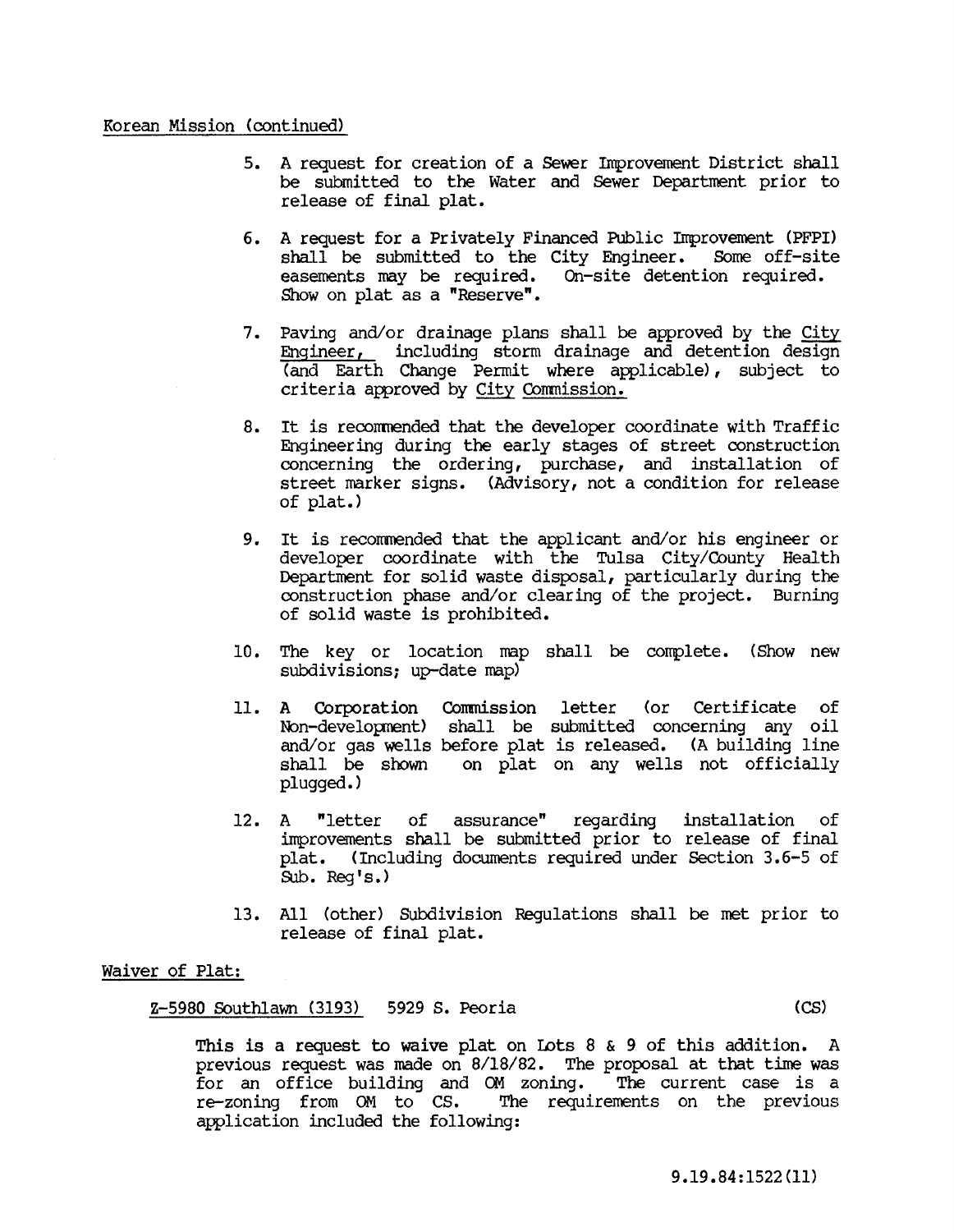# Z-S980 Southlawn (continued)

- (a) Sewer main extension (Including easements therefore) (Also an 11' easement on N. E, & S.)
- (b) Access control agreement
- (c) Grading and drainage plan approval, subject to City Engineer. (On-site detention.)
- (d) Dedication of an additional R/W on Peoria to meet street plan. (SO' from center-line).

staff sees no change in the requirements, although the proposal at this time is for boat sales. One new small structure will be built behind the existing building which is to remain. (One caution from Staff: The parking in front must not over-lap into the street The parking in front must not over-lap into the street dedication. Some changes in the actual layout will need to be made. Recommend this be coordinated with Traffic Engineering through the access approval.) The previous request under Z-5593 was never The previous request under Z-5593 was never completed and there is no indication that any of the requirements were met.

The applicant was represented by Kevan Jeffords.

Mr. Jeffords informed they felt they could meet all the requirements of the waiver of plat except for the dedication of the additional IS feet because 35 feet had previously been dedicated.

Mr. Wilmoth informed the Staff was not aware that the applicant was going to ask for a waiver of the right-of-way requirement.

Mr. Gardner informed that prior to this property coming to the Planning COmmission for office zoning, it was residential and it had a non-conforming use. The requirement is that when property is rezoned, it must be replatted and must meet the requirements. When the property was residential, asking for the additional right-of-way would have created a hardship. The applicants asked for and received higher intensity zoning, and he does not think it is unreasonable that they meet the requirements.

The Technical Advisory COmmittee and staff recommend approval of the waiver of plat on Z-S980, subject to the conditons outlined by the staff.

On MOTION of HIGGINS, the Planning Commission voted  $9-0-0$  (Connery, Draughon, Higgins, Hinkle, Kempe, Paddock, Rice, Wilson, C. Young, "aye"; no "nays"; no "abstentions"; Woodard, T. Young, "absent") to approve the request to waive the platting requirements for  $Z-5980$ , subject to the following conditions:

- (a) Sewer main extension (Including easements therefore) (Also an 11' easement on N. E, & S.)
- (b) Access control agreement

 $\bigg($ 

€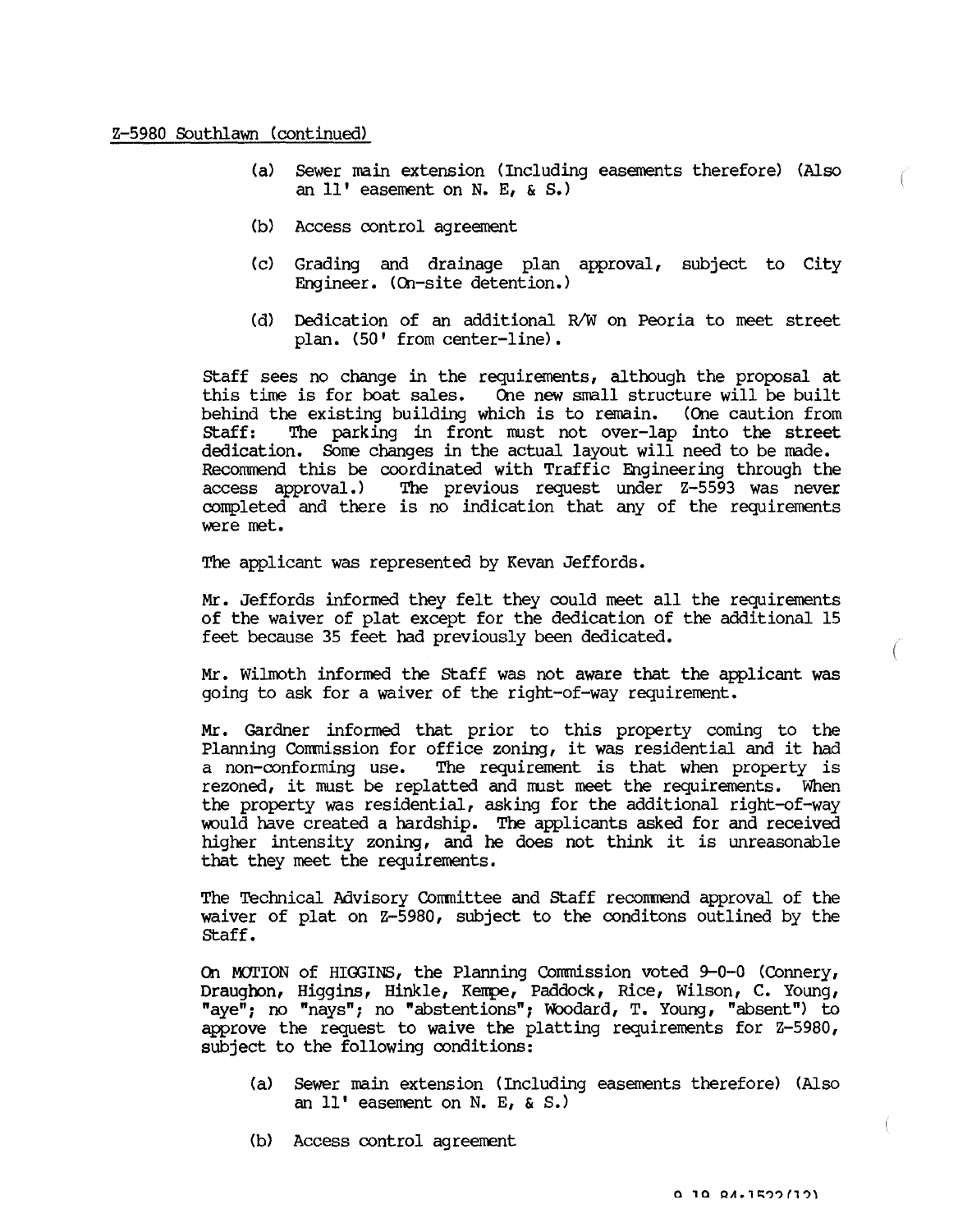Z-5980 Southlawn (continued)

- (c) Grading and drainage plan approval, subject to City Engineer. (On-site detention.)
- (d) Dedication of an additional R/W on Peoria to meet street plan. (50' from Center-line).

### LOr SPLITS:

# Lot Splits for Waiver:

L-16260 Gerald Pace (1693) SE/c E. 30th & S. Pittsburg Ave. (RS-3)

This is a request to split a 150' x 140' tract into three 50 x 140' lots. The split will require variance of the lot width from 60' to 50' from the Board of Adjustment. staff has no objection to the request, since the lots will contain 7000 sq. ft. each. alternate, the staff suggests that instead of three lots facing Pittsburg, with only 50' width, the applicant consider two lots  $70^7$ lots facing north on 30th and one 50' lot facing Pittsburg. The reason for this is that a 50' lot on the corner will require a 25' setback from both streets, leaving very little to build upon without a variance of the setback. A 70' lot will create more buildable area and eliminate the necessity of a Board application for setback waiver. Approval of either configuration will be subject to any utility; requirements for extension of facilities, and Board of utility; requirements for extension of facilities, Adjustment approval of any lot less than 60' in width.

The applicant was represented by Gerald Pace. The alternate layout was to be used, and an east-west easement provided across the south end of the north 2 lots.

The Technical Advisory COnmittee and staff recorrmend approval of L-16260, subject to the conditions.

Q1 MOrION of KEMPE, the Planning COnmission voted 9-0-0 (COnnery, Draughon, Higgins, Hinkle, Kerrpe, Paddock, Rice, Wilson, C. Young, "aye"; no "nays"; no "abstentions"; Woodard, T. Young, "absent") to approve the request to waive the lot split requirements for  $L-16200$ , subejct to the following conditions:

- (a) Board of Adjustment approval of 50' lot width for 1 lot.
- (b) Sewer main extension
- (c) utility easement as needed for line extension subject to approval of utilities.

L-16262 John Favell (583) 6600 Block South Delaware Avenue (RG-I)

This is a request to split a 2.53 acre irregular shaped tract into three lots. All three lots will have well over the minimum size, but the two easterly lots have no frontage on a dedicated street. Applicant wishes to provide access by a "Mutual access easement". (Tracts B & C) The proposal is not a "flag lot" so there may be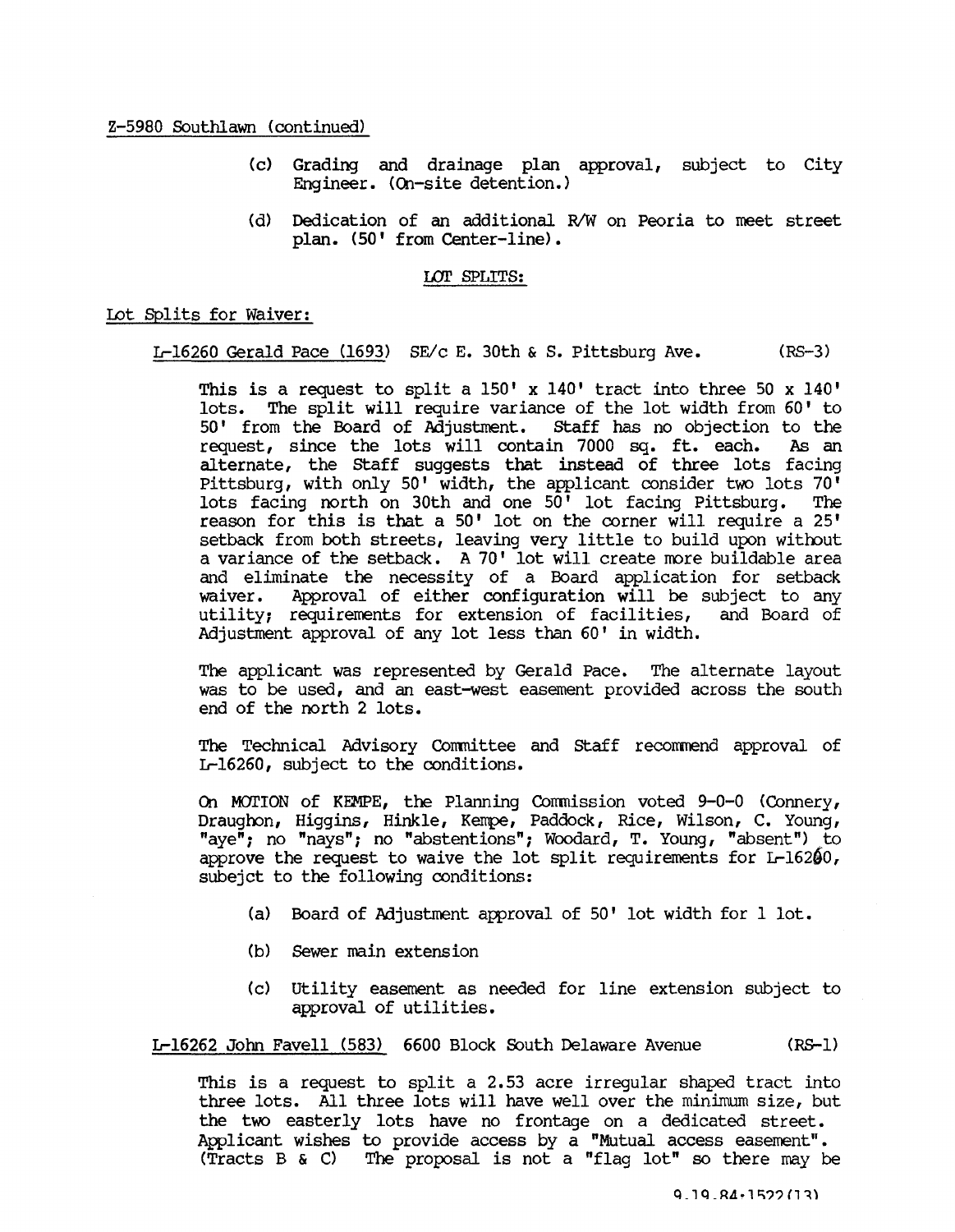# Ir-16262 (continued)

problems with service for water. Applicant is advised to consult with Water Department for details. Whether the split is a "flag lot" or processed as submitted, with a nutual access easement, it will still require Board of Adjustment approval. Staff has no objection to the request, since there are other irregular shaped lots in the area. Notices have been given to the abutting owners. (Board of Adjustment case #13321 is scheduled for review 9/20/84.)

Mr. Wilmoth informed that a previous lot split was approved for four tracts. This request is for less density.

Applicant was represented by John Favell and Sisemore Engineering.

The TAC recommended a re-design to provide a "flag" to the street for the two east tracts and a "flag" on the north side to access the sewer to tract "A". (Or a sewer-main extension). Easement for PSO and ONG required on north and east (11').

The Technical Advisory Committee and Staff recommend approval of Ir-16262, subject to the conditions.

On MOTION of HIGGINS, the Planning Commission voted 9-0-0 (Connery, Draughon, Higgins, Hinkle, Kerrpe, Paddock, Rice, Wilson, C. Young, "aye"; no "nays"; no "abstentions"; WOOdard, T. Young, "absent") to approve the request to waive the lot split requirements for Ir-16262, subject to the following conditions:

- (a) Board of Adjustment approval,
- (b) Re-design to provide flag lot access to Delaware, and
- (c) sewer main extension or "flag" to existing sewer for Tract "A".

Lot Splits for Discussion:

Ir-16266 Robert Converse (1792) W. of *SW/c* w. 27th & S. 49th W. Ave. (RS)

In the opinion of the Staff, the lot split listed above meets the subdivision and zoning regulations, but since the lots may be irregular in shape, notice has been given to the abutting owner (s) so that property owners in the area may be aware of the application. Approval is recommended.

Mr. WilIroth informed that a lot split was approved on this tract. When the owner had the property surveyed, he found that his house was sitting 31 feet into the other piece of property. This lot split will take 31 feet of Lot 3, adding it to lot 6.

On MOrION of KEMPE, the Planning Conmission voted 9-0-0 (Connery, Draughon, Higgins, Hinkle, Kerrpe, Paddock, Rice, Wilson, C. Young, "aye"; no "nays"; no "abstentions"; WOOdard, T. Young, "absent") to approve Ir-16266.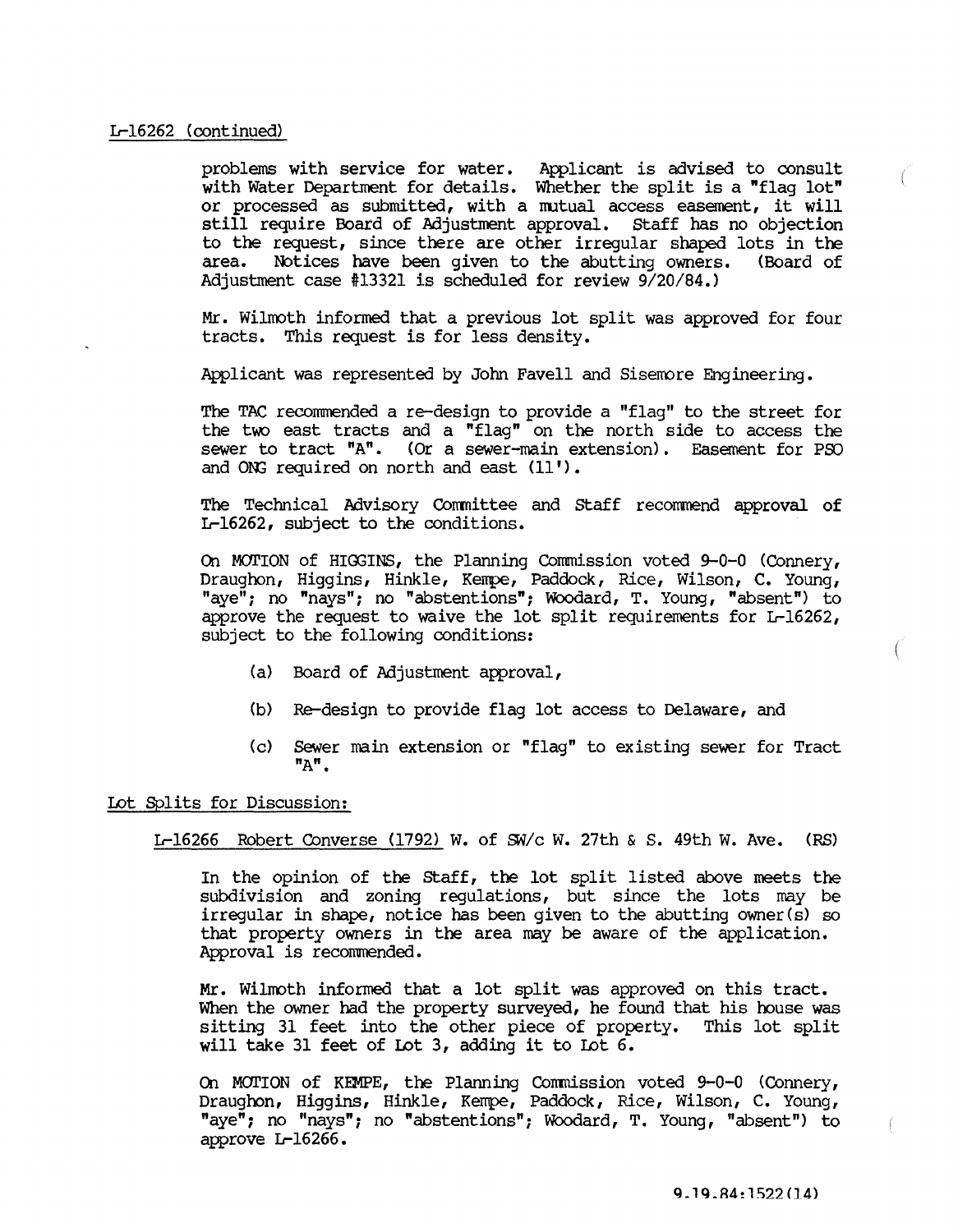### L-16269 Crow-Tulsa-Lippe (283) (PUD 202) SE/c 61 & S. 76th E. Ave. (CS,OM,RS-3)

In the opinion of the staff, the lot split listed above meets the subdivision and zoning regulations, but since the lots may be irregular in shape, notice has been given to the abutting owner(s) so that property owners in the area may be aware of the application. Approval is recommended.

Mr. Wilroth informed this lot split is to adjust a lot line in a phasing of PUD 202. staff has no problem with the lot split subject to the minor amendment to PUD 202.

On MOTION of HIGGINS, the Planning Commission voted 9-0-0 (Connery, Draughon, Higgins, Hinkle, Kempe, Paddock, Rice, Wilson, C. Young, "aye"; no "nays"; no "abstentions"; Woodard, T. Young, "absent") to approve L-16269 subject to approval of the Minor Amendment to PUD 202.

L-16270 Bruce Thalmeir (3194) *SW/c* E. 58th & S. 104th E. Ave. (IL)

In the opinion of the staff, the lot split listed above meets the subdivision and zoning regulations, but since the lots may be irregular in shape, notice has been given to the abutting owner(s) so that property owners in the area may be aware of the application. Approval is recommended.

Mr. Wilmoth informed the flag lot in this lot split has a full 50 feet of frontage on a dedicated street, as required in the IL District.

On MOTION of HIGGINS, the Planning Commission voted 9-0-0 (Connery, Draughon, Higgins, Hinkle, Kempe, Paddock, Rice, Wilson, C. Young, "aye"; no "nays"; no "abstentions"; Woodard, T. Young, "absent") to approve L-16270.

L-16165 Newport Realty (583) South & West of 67th & S. Florence (RS-l)

Comments:

In the opinion of the staff, the lot split listed above meets the subdivision and zoning regulations, but since the lots may be irregular in shape, notice has been given to the abutting owner (s) so that property owners in the area may be aware of the application. Approval is recommended.

Mr. Wilmoth told of several lot splits in this area that have been approved by the Planning Commission or denied by the Planning Commission and approved by the District Court. This lot split involves parts of two pieces of property under two old lot splits both of which were approved through the District Court. The lot split, as submitted, will create an additional building lot on Tract B. Tract A already has a house on it. The lot is six-tenths of an acre which more than meets the zoning requirements in the area. There are many other lots in

9.19.84:1522(15)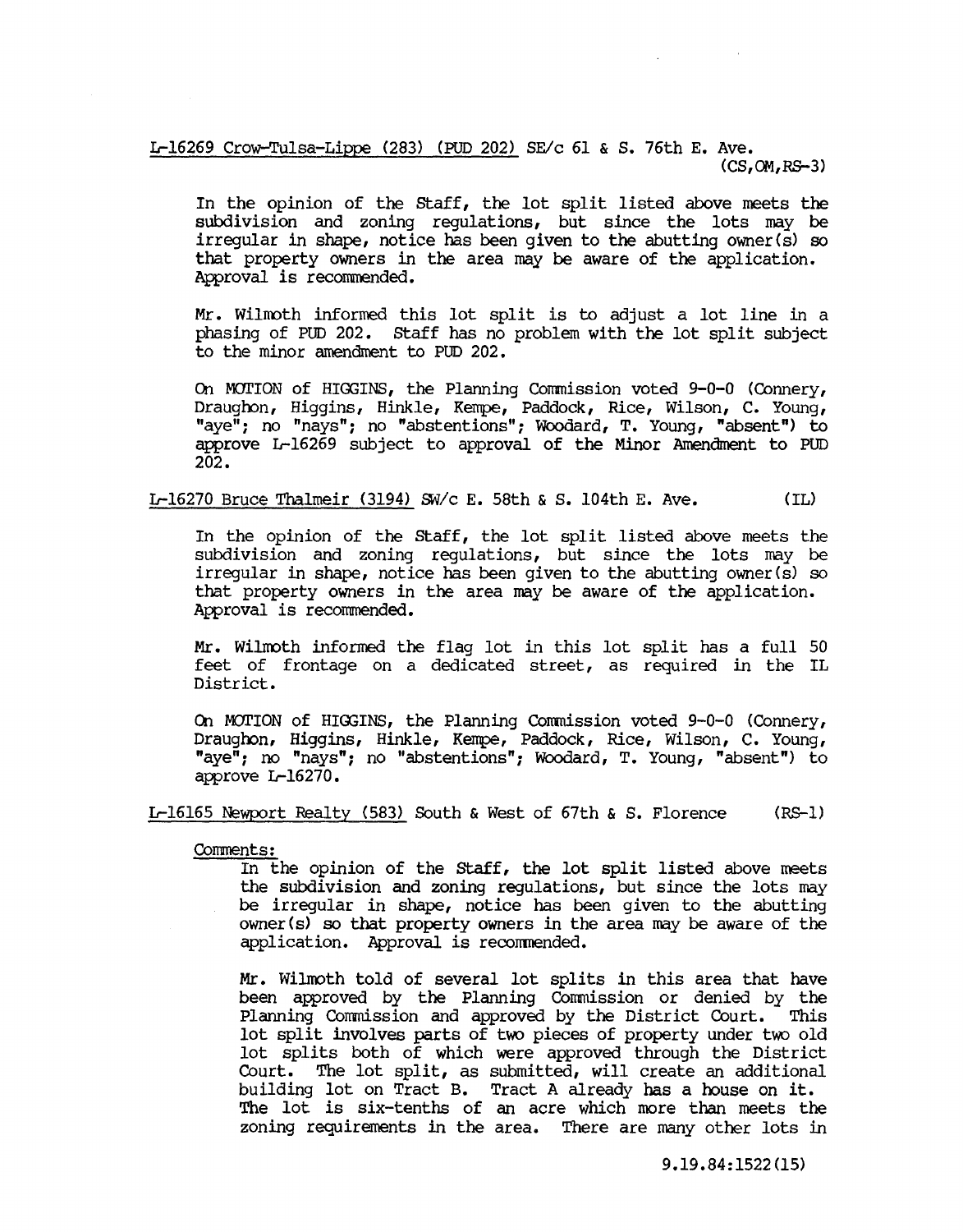this quarter section that have odd shapes and a minimum of 30 feet of frontage or less.

Applicant's Corments:

Mr. Jotm Rupe, 6603 South Evanston Circle, submitted eight photographs (Exhibit "A-I") and a preliminary plot plan showing how the lot will be used. He informed that he has met all the requirements for an RS-l lot split, and he thinks this would be a beautiful building site. He plans to put a structure in the area that will be cornnensurate with the area. He submitted a petition signed by 10 property owners in the area who support this application (Exhibit "A-2").

| Protestants: Ridge Bond |                 | Addresses: 3114 East 67th Street |  |
|-------------------------|-----------------|----------------------------------|--|
|                         | Frank Hettinger | 320 South Boston                 |  |
|                         | Bill Huckin     | 6706 South Florence              |  |

Protestants' Comments:

Mr. Bond informed he lives adjacent to the subject tract, and is a spokesman for the Golden Pond Homeowners Association which consists of 10 families. He feels that the lake on the subject tract is the most important part of the discussion. He submitted three photographs of the lake (Exhibit "A-3"). He feels that this lot split is nothing more than a version of a lot split that was approved by the Planning Commission and overturned in District Court-L-15674. He has discussed this with Mayor Young.

Mr. Hettinger informed he represents Bill Bovard who owns the lot across the lake from the subject tract. He informed that the lot Split Ordinance says that lots cannot be split unless the resulting lots conform to the zoning regulations. The zoning regulations for an RS-1 district require 100 feet minimum width of both lots resulting from the split. He does not believe these lots will meet that requirement.

Mr. Gardner told the Planning Commission members about the previous lot split that was approved by the Planning Commission and reversed by the District Court. He also told about a lot in the area that the Court did approve. The question in this case is where the rear yard and the side yard are. He told how the staff determined that this lot met the zoning requirements.

There was discussion about the shape of the proposed lot split and how it compares to the lot split that was denied in District Court.

Mr. Huckin informed he will be the one that will be most affected by this lot split. He stated that the applicant wants to remove all the trees from the subject tract and destroy the beauty of it. He told about the judgement passed down by Judge Robert Scott about the previously requested lot split on this property. Mr. Huckin stated that the judge said that the lot split would cause irreparable damage to this area because of the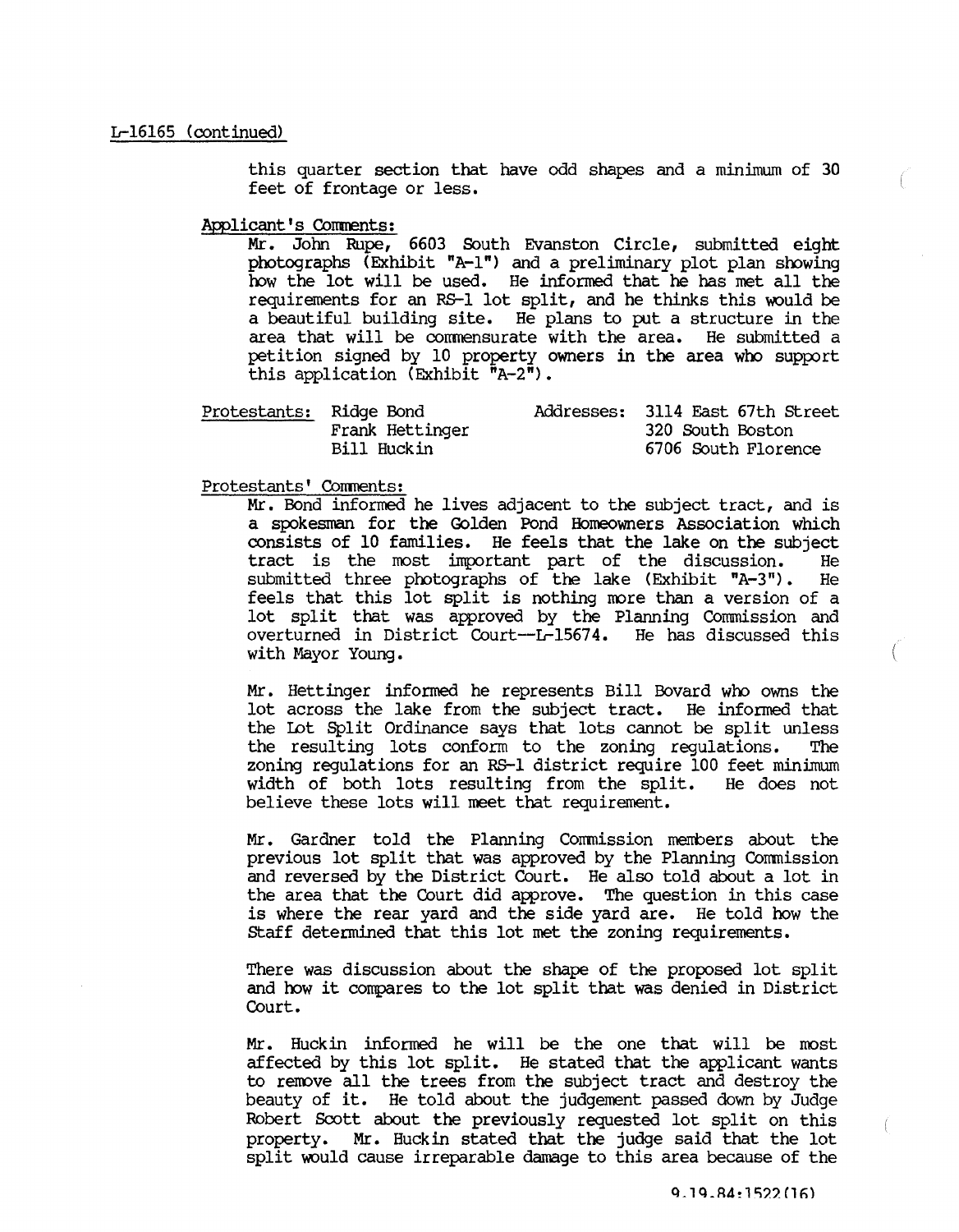flood problems in the area, because of the sewage problems in the area, because it will destroy the beauty of the area, and because all of the access points for the lots that have been split are from a cul-de-sac. He urged the Planning Commission to deny this lot split. Mr. Huckin informed that the lot split that was approved by District Court in this area is still in litigation.

Ms. Wilson asked Mr. Huckin how recently Mayor Young and Judge Scott toured this property, and she was informed that it was within the past few roonths. Mr. Bond informed that the Mayor testified in District Court in the hearing for the denied lot split before Judge Scott.

### Applicant's Rebuttal:

Mr. Rupe presented a site plan showing the irregular-shaped lots in the area. There are many of these because of the topography, the nature of the houses, etc. He informed that the shape of the denied lot split is different than the shape of this lot split. Mr. Rupe stated that the only trees he has removed from the property were dead trees. The building Mr. Rupe is planning to put on the property will in no way obstruct or alter the flow of water on the property. He informed that this lot split was requested under the basis of sewer, and the lot to the east of the subject tract is being connected to sewer at this point. He does not want to create anything that will be a detriment to the area.

# Comments:

Mr. Paddock informed he cannot support the proposed lot split because he does not think it addresses the concerns of the abutting property owners and property owners in the area. thinks there must be a more reasonable solution that can be worked out.

 $MS.$  Kempe informed she would support the application, and she feels that the staff has studied this very carefully and have found that it meets the regulations even though it is a flag lot and is irregular in shape.

Ms. Wilson informed she is concerned about the effect this would have on the property owners nearby. She does not think there is any lot similar to the subject lot in this area.

Chairman C. Young felt that the protestants' interpretation of what are the side yards and what is the rear yard is reasonable. He informed that he would not support this application.

### Instruments Submitted:

| 8 photographs from applicant    | (Exhibit "A-1")   |  |
|---------------------------------|-------------------|--|
| Petition supporting application | (Exhibit "A-2")   |  |
| 3 photographs from protestant   | $(Exhibit "A-3")$ |  |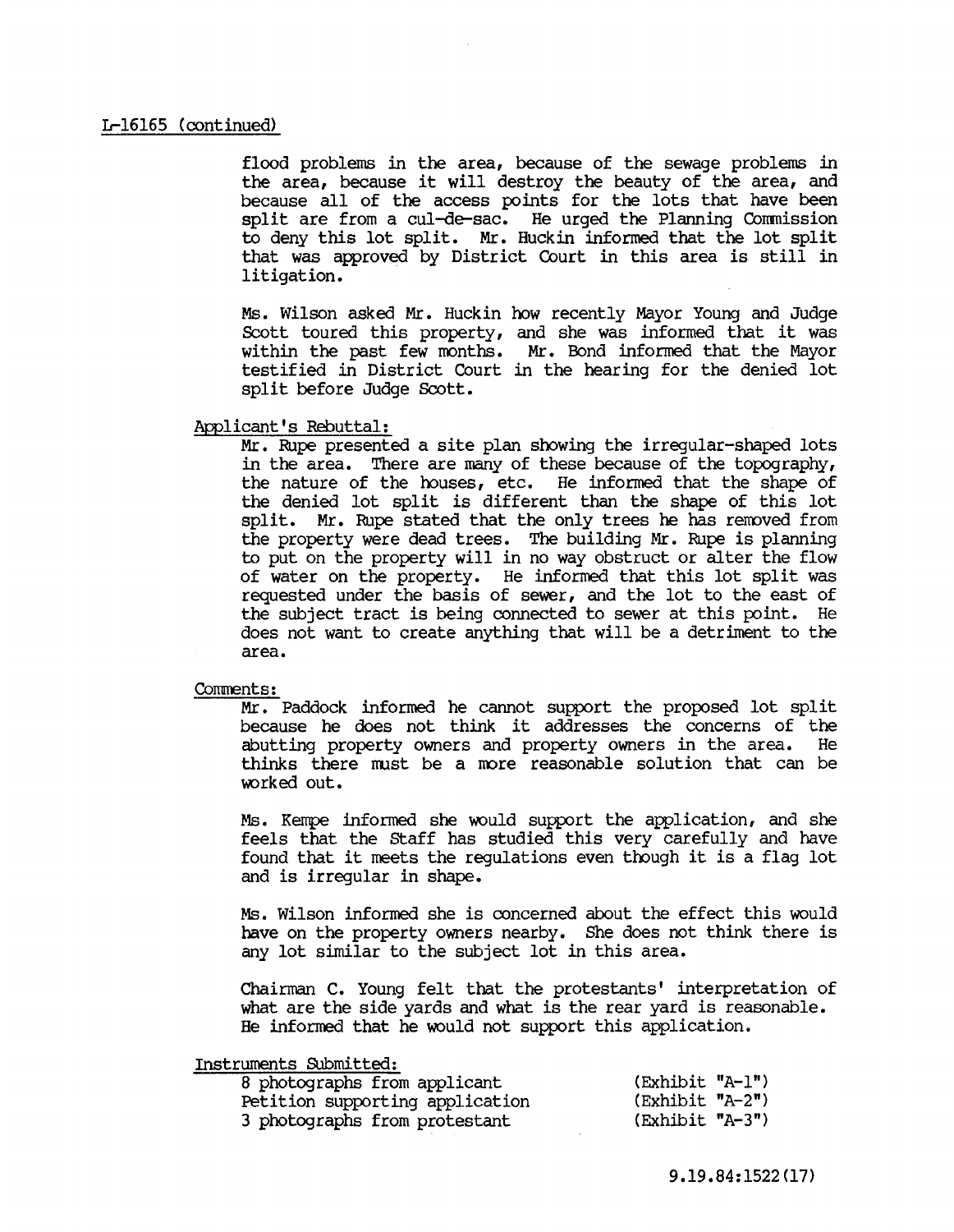TMAPC Action: 10 members present.

On MOTION of KEMPE, the Planning COmmission voted 6-3-1 (Connery, Draughon, Higgins, Hinkle, Kempe, Rice, "aye"; Paddock, Wilson, C. Young, "nay"; Woodard, "abstaining"; T. Young, "absent") to approve L-16165.

Previously Approved Lot Split for Discussion: (Requested by abutting owners)

L-16l47 Merrill Lynch (583) SE of 67th & S. Florence (RS-l)

Chairman C. Young informed a petition signed by several of the property owners in the area was submitted (Exhibit "B-1"). The property owners in the area was submitted  $(Exhibit "B-1")$ . petition requested that this lot split be reconsidered.

Chairman C. Young asked Legal COunsel if the Planning COmmission can even entertain this case, and Mr. Linke informed he does not think the Planning COmmission has jurisdiction to go back and rehear a case after the deed has been released and the staff no longer has control over it. He does not know of any authority that gives the Planning Commission the power to go back and reconsider a lot split that has already been approved.

Ms. Wilson asked when this lot split was previously heard, and Mr. Wilmoth informed the deeds were released on March 30, 1984 and it was<br>ratified by the Planning Commission on April 4, 1984. The ratified by the Planning Commission on April 4, 1984. surrounding property owners were not notified of this lot split because the policy of giving notice was not instituted until May 9, 1984.

On MOTION of KEMPE, the Planning COmmission voted 10-0-0 (COnnery, Draughon, Higgins, Hinkle, Kempe, Paddock, Rice, Wilson, Woodard, C. Young, "aye"; no "nays"; no "abstentions"; T. Young, "absent") to not rehear L-16l47 based on the advise of Legal COunsel.

# Lot §plit for Ratification:

L-16229 (874) Tulsa Baptist Assoc.

Staff informed that this is an ordinary lot split and meets all the regulations.

On MOTION of HINKLE, the Planning COmmission voted 10-0-0 (COnnery, Draughon, Higgins, Hinkle, Kempe, Paddock, Rice, Wilson, Woodard, C. Young, "aye"; no "nays"; no "abstentions"; T. Young, "absent") to ratify the above listed lot split.

### OONI'INUED ZONIN3 PUBLIC HEARIN3:

PUD 272-A Olsen (Wallace, Lucenta) West and South of the fM corner of 8lst Street and Sheridan Road

The applicant requested by letter (Exhibit "C-l") that this item be continued to the October 17, 1984, meeting. The applicant was present, continued to the October 17, 1984, meeting. but there were no interested parties present.

9.19.84:1522(18)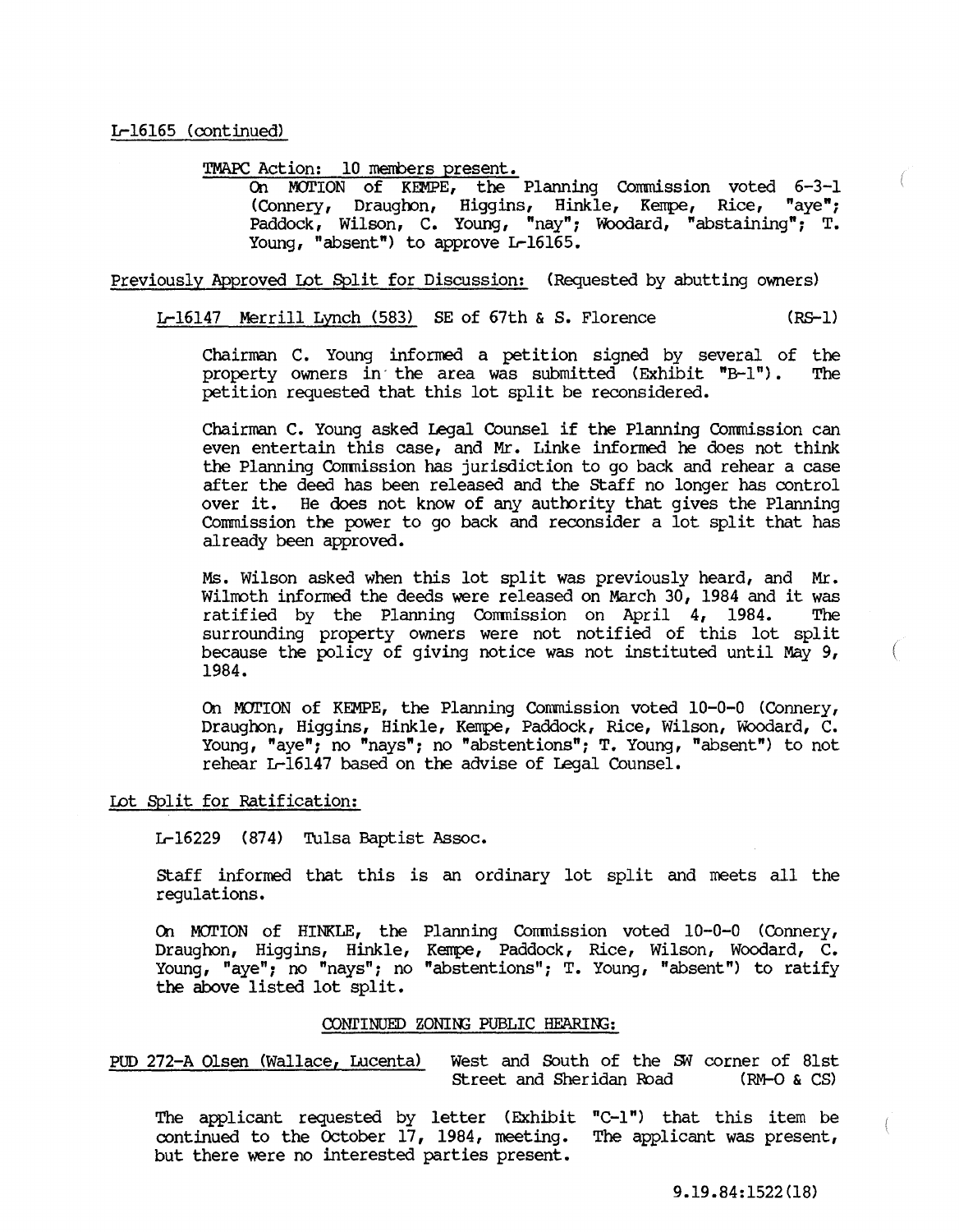On MOTION of HINKLE, the Planning Commission voted 7-0-0 (Connery, Draughon, Higgins, Hinkle, Paddock, Wilson, C. Young, "aye"; no "nays"; no "abstentions"; Kempe, Rice, Woodard, T. Young, "absent") to continue consideration of PUD #272-A until Wednesday, October 17, 1984, at 1:30 p.m., in the Langenheim Auditorium, City Hall, Tulsa Civic Center.

### OTHER BUSINESS:

# PUD l28-A-9 Shaw 7747 S. Trenton

### staff Reconmendation-Minor Amendment

The subject lot is located at 7747 South Trenton Avenue and is a part of an approved single-family area. The applicant was previously allowed to reduce his setback from Trenton Avenue, a side yard, from  $25'$  to  $15'$ ; however, he was not able to utilize this relief because of a 25' utility easement which the applicant cannot encroach into. Because of this, he is requesting to be allowed to encroach two corners of the house into the 25' setback from the cul-de-sac on the north side of the lot.

The staff sees this as minor in nature and a reasonable approach for developing the lot which is irregular in shape and difficult to develop. Therefore, we recommend APPROVAL from 25 feet to 15 feet in the setback for Lot 46, Block 3, Kensington II Amended, Blocks 3 through 8, subject to the plan submitted.

NOTE: Abutting property owners were notified by mail of the pending request.

#### Conments:

Ms. Wilson asked if this encroaches into any open space, and she was informed that it does not.

# TMAPC Action: 9 members present.

On MOTION of HIGGINS, the Planning Commission voted  $9-0-0$  (Connery, Draughon, Higgins, Hinkle, Kempe, Paddock, Rice, Wilson, C. Young, "aye"; no "nays"; no "abstentions"; WOOdard, T. Young, "absent") to approve the requested Minor Amendment to allow the applicant to reduce his setback from Trenton Avenue from 25 feet to 15 feet for Lot 46, Block 3, Kensington II Amended, Blocks 3 through 8, subject to the plan submitted.

PUD 202-1 Crow-Tulsa-Lippe SE/c 6lst St. & S. 76th E. Ave.

### staff Reconmendation-Minor Amendment

Planned Unit Development No. 202 is located at the Southwest corner of 6lst Street and South Memorial Drive. The subejct tract is the westernmost twenty acres of the above described tract. This tract westernmost twenty acres of the above described tract. was approved to allow  $428,000$  sq. ft. of office development and the applicant is requesting a minor amendment to permit a lot-split on a portion of Lot 1, which would sever a retention pond site from tract 3, and attach it to tract 2.